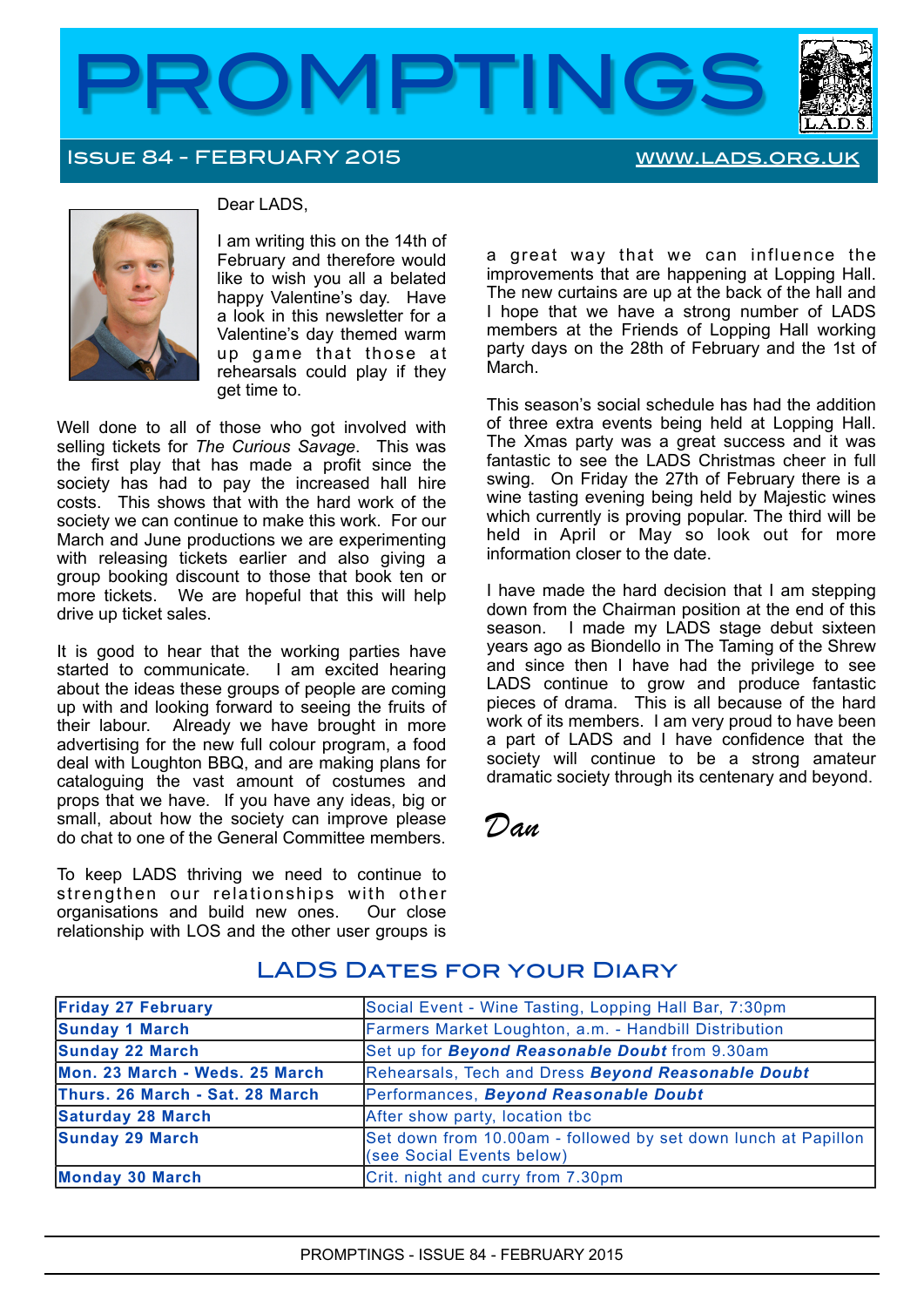# NEW MEMBERS

We are delighted to welcome Adam Rabinowitz, who will be playing Pastor Manders in *Ghosts.*

## READ THROUGHS AND CASTING

As some people may not be clear about the purpose of LADS read-throughs and how they relate to our casting process, here is a reminder. Unlike most drama societies, LADS does not hold auditions either to join the society, or for casting purposes. Auditions can be stressful for all concerned (including audition panels!) and some people who are perfectly confident in front of an audience don't present themselves at their best under the pressure of an audition.

So, are our read-throughs a substitute for auditions? Well, no, they are much more than that.

Firstly, the read-through is a good way to introduce the play to members. You will see a brief description of each play and breakdown of characters on the next season summary sheet, when this is sent out with Promptings, but by coming to the read-throughs you will get a much better feel for the play and the characters.

Everyone is welcome to take part, though some people come just to listen. Other members come to read, even though they don't act with the society. Parts are rotated to give everyone a chance to read two or sometimes more characters, depending on the numbers.

As well as the Director of the production concerned, most or all of the play selection/ casting committee members come to the readthrough. This is not a covert audition – and noone is looking for a 'performance' standard. It does however give us a chance to hear a combination of people reading parts and it's particularly helpful if there are new members or would-be members who we have never heard before.

When plays are selected no parts are 'pre cast'. Of course we have to consider the general makeup of the acting membership of the society when choosing plays, but as we usually have a healthy influx of new members this is liable to change. Hopefully we can stretch to larger cast plays from time to time.

If you come to a read-through, it's really important that if you have a preference for a particular part (or backstage role), you indicate this on the availability form. The play selection/ casting committee do take this into consideration, as well as looking at how recently/frequently someone has been cast in previous productions. Remember – if you don't come to the read through, it will be assumed you are still available unless you have indicated otherwise. You may be cast or given a backstage role!

Casting is based on the 'fit' with the character (age, and gender are critical of course – though we often have to use 'theatrical license'). Also, we always try to cast new members as soon as possible, so they don't have to wait too long to get on the boards. Where this isn't possible, we will look to find a backstage role so they can gain experience of being involved in a production.

Casting meetings are usually held on the Sunday following the read-through. Sometimes, it is just not possible for us to complete a full casting decision on the Sunday – for example if there is literally no-one suitable and available for a particular part. In this case we may issue an incomplete cast list. We will only look to cast from outside the society as a last resort, when there are no alternatives.

If we have to cast from outside the society or we have someone who has contacted us about possibly joining, but hasn't been to a readthrough, we try to arrange a separate individual reading with them, before committing to the casting.

#### **So please remember:**

**Everyone is encouraged to attend readthroughs.**

**Please put the dates in your diary and try to come along.**

**Let Cathy know if you are definitely unavailable for a particular production.**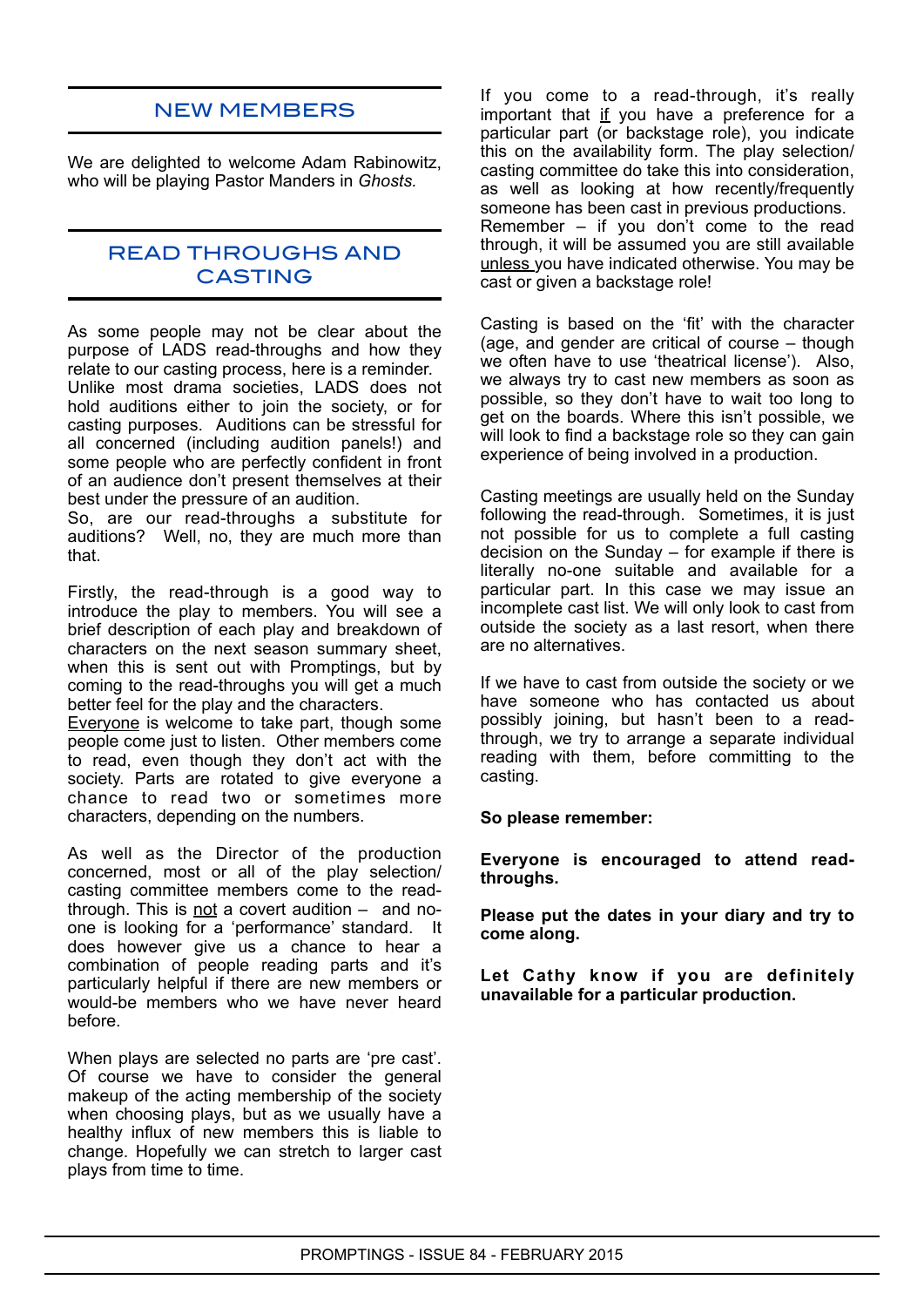# advertising in our **PROGRAMMES**

We are now offering advertising space in our fullcolour programmes. Please inform any local businesses/clubs/societies that you know. It is a relatively cheap way of getting to a few hundred people who are from Loughton and the surrounding area, who are supportive of the creative arts. A full page (A5 portrait) is £50 and half-page (A6 landscape) is £30. We can produce the artwork or work with anything ready prepared. Email: [info@lads.org.uk](mailto:info@lads.org.uk%22%20%5Ct%20%22_blank).

## farmers market 1st march handbill distribution

We are handing out handbills at the Farmers Market on the morning of 1st March.

Please contact Gemma (07875031354 or [gemma.garside@hotmail.com\)](mailto:gemma.garside@hotmail.com) if you can help.

## social events: wine tasting and set-down meal at papillon

#### **Wine-tasting and social evening on Friday 27th February - 7.30pm in Lopping Hall bar.**

The wine-tasting is for approximately an hour and will be run by Steve, the Manager of Majestic Wine. There will be a selection of wines of contrasting styles (3 red and 3 white) Steve will give a talk about basics of wine-tasting and there will be a discussion about the wines, with questions/chat at the end.

## £5 per person to cover cost of wine

Please book your place, so we know who is coming—bring a friend or two—everyone is welcome! If wine-tasting isn't your thing— we hope you will still come along —we will run our LADS<sup>'</sup> bar from 8.30pm, and will continue the evening as a normal LADS' social (at no charge —apart from your drinks from the bar, of course)

#### **Sunday lunch after set-down for Beyond Reasonable Doubt (Sunday 29th March).**

Roger is arranging a Sunday lunch at Papillon in Chigwell after set-down for Beyond Reasonable Doubt.If you wish to attend, you can put your name on the list at set-up, or please contact Roger on 020-8508 5253.

## crit. for 'the curious savage' - margaret godfrey

When I was asked to crit. this play, and was given the background - I did wonder whether it had stood the test of time, being written in 1950 and I was pleasantly surprised.

It was sharp and witty, but also gentle and thoughtful and with a little tweaking could have been updated, as people don't change that much over the passage of time, though I am glad that you decided to keep it in the time that it was written.

I got hold of a copy of it from the library and I wanted to read it first, and have it by my side when writing about it. Just a thought. For your future productions, do you get an extra copy to give to whoever is going to crit it, as I found it very useful to know the play before I watched it and I am sure others will too.



**Dave Hinkley, Pam Macdonald and Sylvia Zilesnick** 

So - let me start by saying a few words about Front of House. Everyone was greeted and helped if necessary, programmes readily available and the bar and coffee area manned (and womaned) for a busy night. I also like your previous production photos and info on the screen in front of the green room - all adds to the ambience of the evening.

## **Programme and poster design**

Lovely posh programme! Great front cover too, it said a lot. I think having the photos of what the actors really look like was important, as some of the characters didn't do you justice, particularly Mrs Paddy and Fairy May - it was good to see what attractive women you actually are!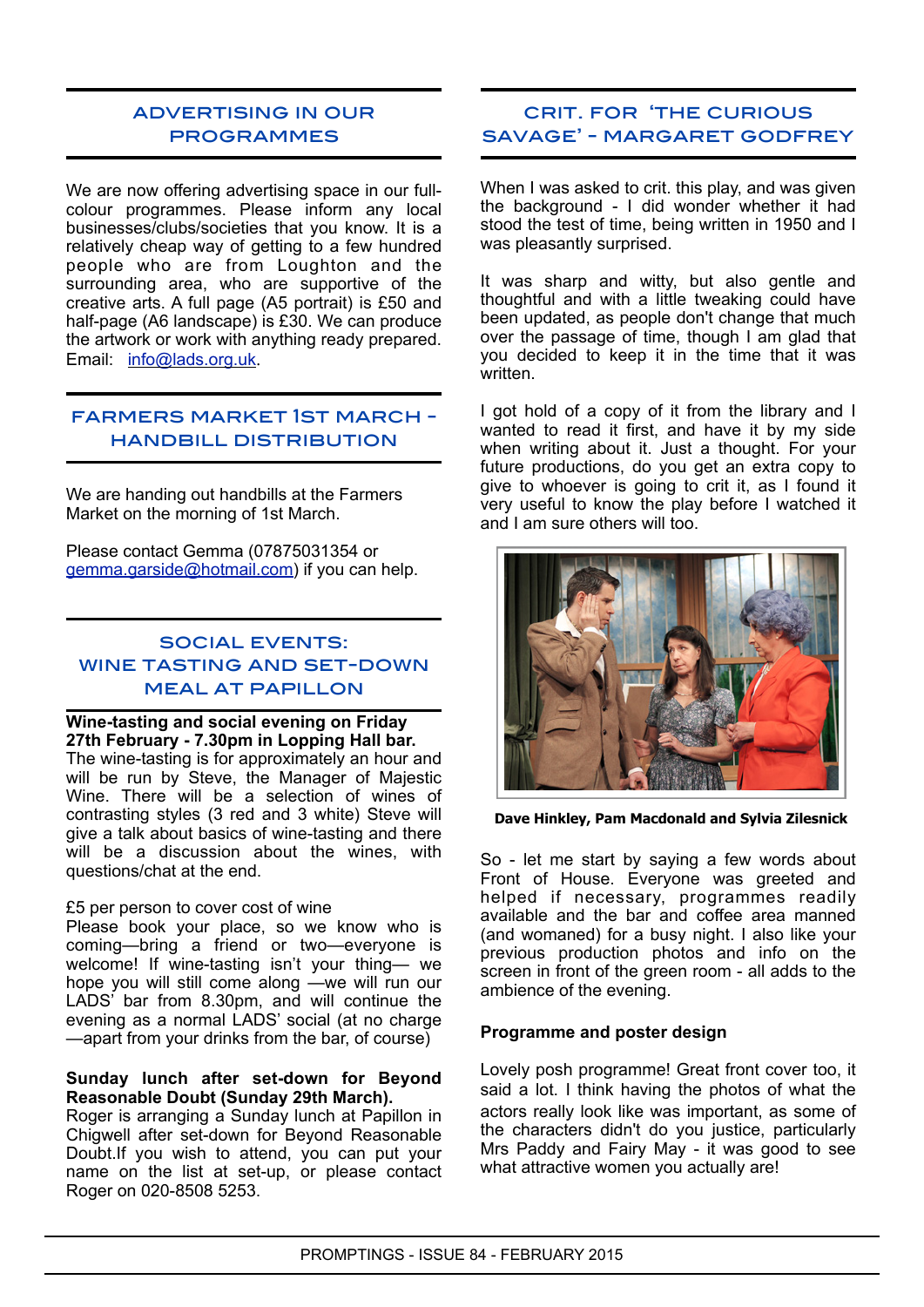Super directors notes (and I absolutely agreed with Jean about having English accents - more of this later though.) …..and information about the author, and I hope you got money for your advertising! Thumbs up to you Howard and to Garry for the production photos.

Curtain up promptly at 8.00pm with attending music.



**Sylvia Zilesnick, Nick Martin & Rebecca Phillips**

## **The Set and Props**

Good set with period features, wall paper and furnishings, making a pleasant dayroom for the patients - apart from the bars on the window of course, though sweetly explained away as keeping people out rather than them in.

I liked the use of putting a window seat in, as the sofa was necessarily small, to get all 11 actors on stage with the furniture plus a piano, but it never felt over crowded. Having the coffee table as a moveable object and the two down stage chairs in front of the curtain giving you more room. Although a carpet is featured in a couple of scenes, they can be a right nuisance, so doing without and using ones imagination was fine. So congrats to Stephen as the set designer and construction man.

The set was a well dressed, which made it feel like a comfortable home with all the many attending bibs and bobs for use during the play and I think it's only when you have done props that you appreciate how many there are to think about, particularly that need setting before curtain up, plus of course having to also deal with coffee being drunk as well. It looked as if went very smoothly Sue.

## **Lighting and sound**

This was fairly uniform apart from the business of lights on lights off re Mrs Paddy and her exploits, though I had to refer to my programme a couple

of times re time of day or night.

Act 1 Sc 1 is set at night....and it was a bright as day outside, so assumed it must be a summers evening when it gets dark after the inmates go to bed (though don't sleep of course!) but then Fairy says about wishing to have been a cat so that she could see in the dark when it wasn't so I was a bit confused, could there have been short curtains could have been drawn across the window without cutting off the window seat? Telephones rang when they should, buzzers buzzed and lights on and off were well executed, so thanks to Cathy and of course not forgetting the rest of those 'unseen' worthies - Wayne, Karen and Neil - though on Saturday night Neil was not required once!



**Charlotte Pope & Jon Gilbert**

## **Costumes**

Excellent as all the cast looked exactly as their characters should have, with change of costumes as well where appropriate. Just a couple of examples - Mrs Savage looked elegant and expensively dressed, Fairy May, very frumpy, and Lily Belle - what heavenly red and green chiffon outfits and terrific high heeled shoes. The chaps, well suited and booted, with the exception on Hannibal, he had the please of wearing his delightful tank tops!

Attention to detail was closely observed so very well done Liz , Hanna and Christine.

## **Direction**

An interesting choice of play, with a lovely variety of contrasting characters that your actors could get their teeth into. Gentle folk inside and quite awful ones without! The Family were truly a gruesome bunch !

You brought out the contrasts with your good choice of actors. Of course these days it is most unlikely any of them would be confined to a home for the mentally unstable, they would be out in the community - apart maybe for Mrs Paddy, who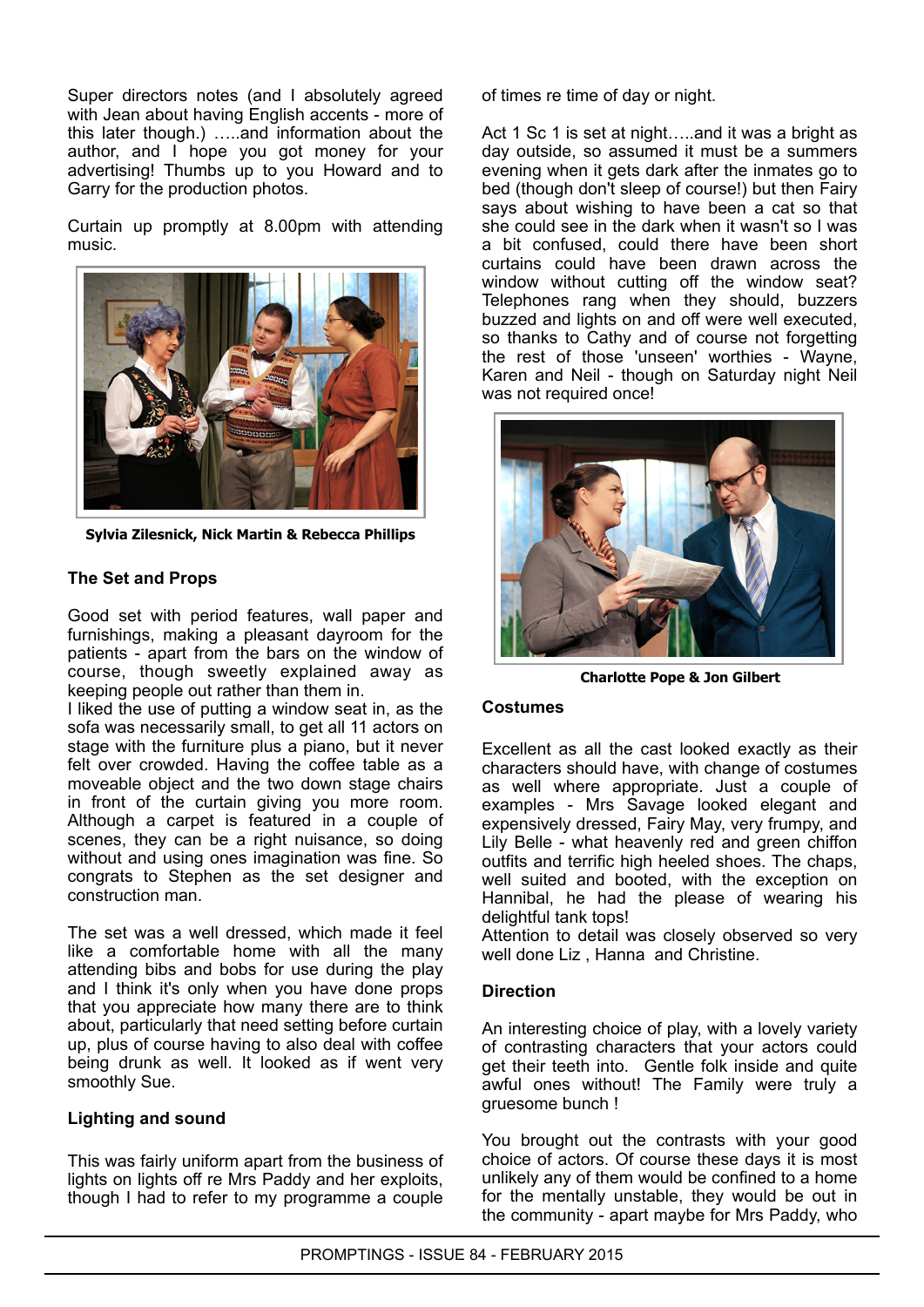could be a danger to herself and anyone around after dark!….and sweet fragile Fairy May, who finds solace in her fantasy world.

Having just the one set, with quite a lot of furniture and a cast of 11, there was not a lot of room for manoeuvre, but enough not to be over crowded and for a wordy and fairly static play, you got as much movement as was possibly could from your cast, so very good stage direction. Of course there are the odd anomalies when actors had to sit in the down stage chairs and address characters upstage, occasionally lines were less distinct, and when conversations were held toward the back of the stage, I am sure you urged everyone to use more projection.



#### **Martin Howarth**

There are too many good moments to mention them all, but one which stood out was in Act 2 Sc 1 was when Mrs Savages delightful step children, were verbally and almost physically circling her as she sat on the sofa, likes wolves after their prey, it was quite menacing, though Mrs S was undaunted!

You put in enough comedy business without distracting from the more serious elements of the play, as John Patrick said 'easy laughs will rob the play of meaning' - as in the contrast between the charm and humour of the inmates and the abhorrent insane world outside 'The Cloisters' and this was totally achieved with good ensemble playing.

## **Actors**

Let me deal with the staff first

## **Dr. Emmett - Jon Gilbert**

You looked the part and you portrayed your character as serious but kindly and warmhearted who works hard to help his patients.

I did notice in some earlier scenes though that you occasionally addressed the floor rather than the character you were talking to, so do bear in

mind keeping eye contact, it also helps us to hear you better.

You had a particularly good scene between you and Mrs Savage in Act 2 Sc 2 when discussing why she sent her step children on a wild goose chase and I think his understanding of her deepened after that and was most telling on his exit line when the 3 miscreants come in - I'll be just outside - if you want me. A well delivered and telling line.

Overall - a good solid performance.

## **Miss Willie - Charlotte Pope**

The admin assistant and nurse, married to Jeff, but he can't remember you - quite heartbreaking really. You are a very kind and understanding person, but particularly so to Jeff - Bingo as call him. This came over to the audience. I could have done with a bit more volume from you though, as I didn't want to miss anything that was that being said. You looked good in your suit, efficient, yet warm and friendly, and so tender. It was a touching performance.



**Howard Platt, Dave Hinkley, Nick Martin, Jon Gilbert & Wendy Butler**

## **The Family**

# **Titus - Howard Platt**

A humourless, sober and direct person and the least popular senator in congress - thoroughly unpleasant and a marvellous character to despise! You put him over with great aplomb, stamping your overbearing authority on all about you. You looked good, I heard every word, excellent diction, a most enjoyable performance.

## **Lily Belle - Kimberley Packman**

Serial wife - 6 husbands so far - a celebrity heiress, arrogant, tres chic, self assured and self centred. You managed to portray all these unattractive qualities, while looking gorgeous. I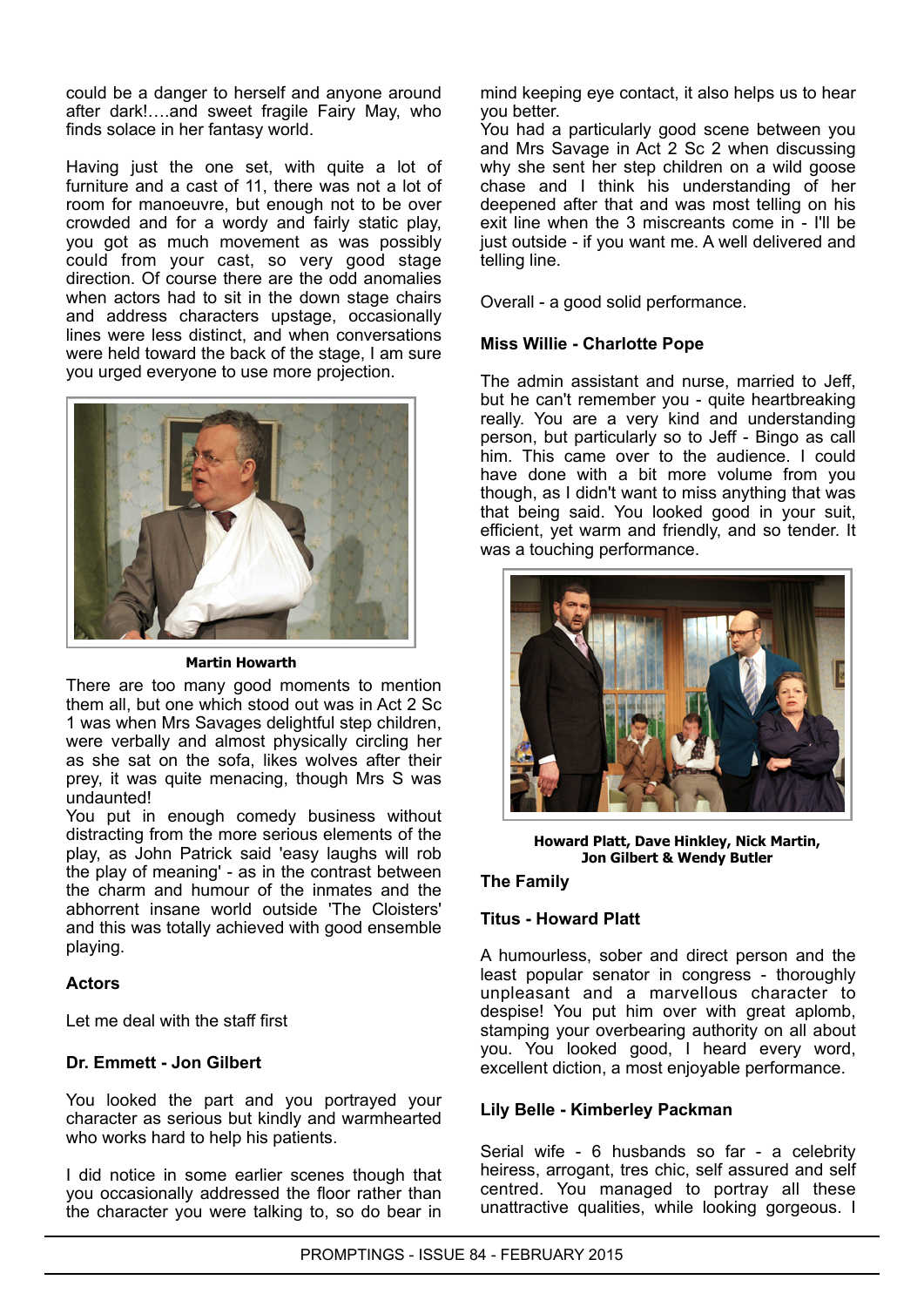very much enjoyed your characterisation - and you reminded me a little of a young Joanna Lumley - a touch of the Patsys about you - all to your credit, and good projection too. Thank you, you were a delight to watch.

#### **Samuel - Martin Howarth**

He has the distinction of being a judge with the most overturned decisions in the US. You walk in the shadows of your overbearing siblings offering only short comments every once in a while only to be shot down by your family. Not a big part but your presents was noted at all times and you got a great laugh on your line in Act 3 "we are Savages" - so apt!



**Howard Platt & Kimberley Packman**

## **Ethel Savage - Sylvia Zilesnick**

The events of the play are centred around you and your decision to hide the money which you inherited from your late husband in an attempt to make her step children look on others more kindly - you obviously disliked them, but learns to love the residents of The Cloisters.

I thought you were terrific. From your first entrance - well the Teddy Bear was just ahead of you, you commanded attention. You looked great - the 'blue' wig actually suited you and you carried yourself with grace and elegance on stage, thoroughly knowing your character. I heard every word and your interaction with your fellow 'guests' was acted with great warmth and your disdain for your awful step children was palpable. A truly excellent performance.

#### **The Residents or Guests of the Cloisters**

## **Florence Williams - Pam Macdonald**

Your foible is that you believe you have a five year old son named John Thomas (a name that has different connotations in the UK) He is a doll but your fellow guests never let on. You have a good nature and is caring of everyone. This came across is your portrayal - you looked good, and assured on stage and gave a confident performance as a caring mother figure to the residents. Well done.

#### **Fairy May - Rebecca Phillips**

A sweet natured, childlike compulsive liar who wants everyone to love you, and although very frumpy you think you are a great beauty - and why not, no one disabuses you - apart from that utter bitch Lily Belle. I really liked the way you handled this part - with a lot of sensitivity and at the same time quite fay but happy in your fantasy world - you moved your character well and had a lot of enthusiasm in your acting.

#### **Mrs Paddy - Wendy Butler**

A gift of a part to have fun with - I loved what you did with her. An artist in your own eyes, you paint seascapes - well just a blue line across a canvass - rather odd as Hannibal says - she's never seen the ocean. You stopped talking when your husband told you to 'shut up' and now you only speak to list all the things you hate - and it's quite a number of things! I think you only have four speeches in the whole play but no one can deny your presence. Your expression was great how did you keep your mouth in a scowling horizontal position! You were very funny, but not played for cheap laughs! …and I loved the line about what you hate ending with politicians! A very good performance.



**Sylvia Zilesnick, Pam Macdonald, Nick Martin, Rebecca Phillips & Dave Hinkley**

#### **Jeffrey - David Hinkley**

Probably one of the saddest figures at The Cloisters, you think you are scarred when you survived a plane crash in the war that killed your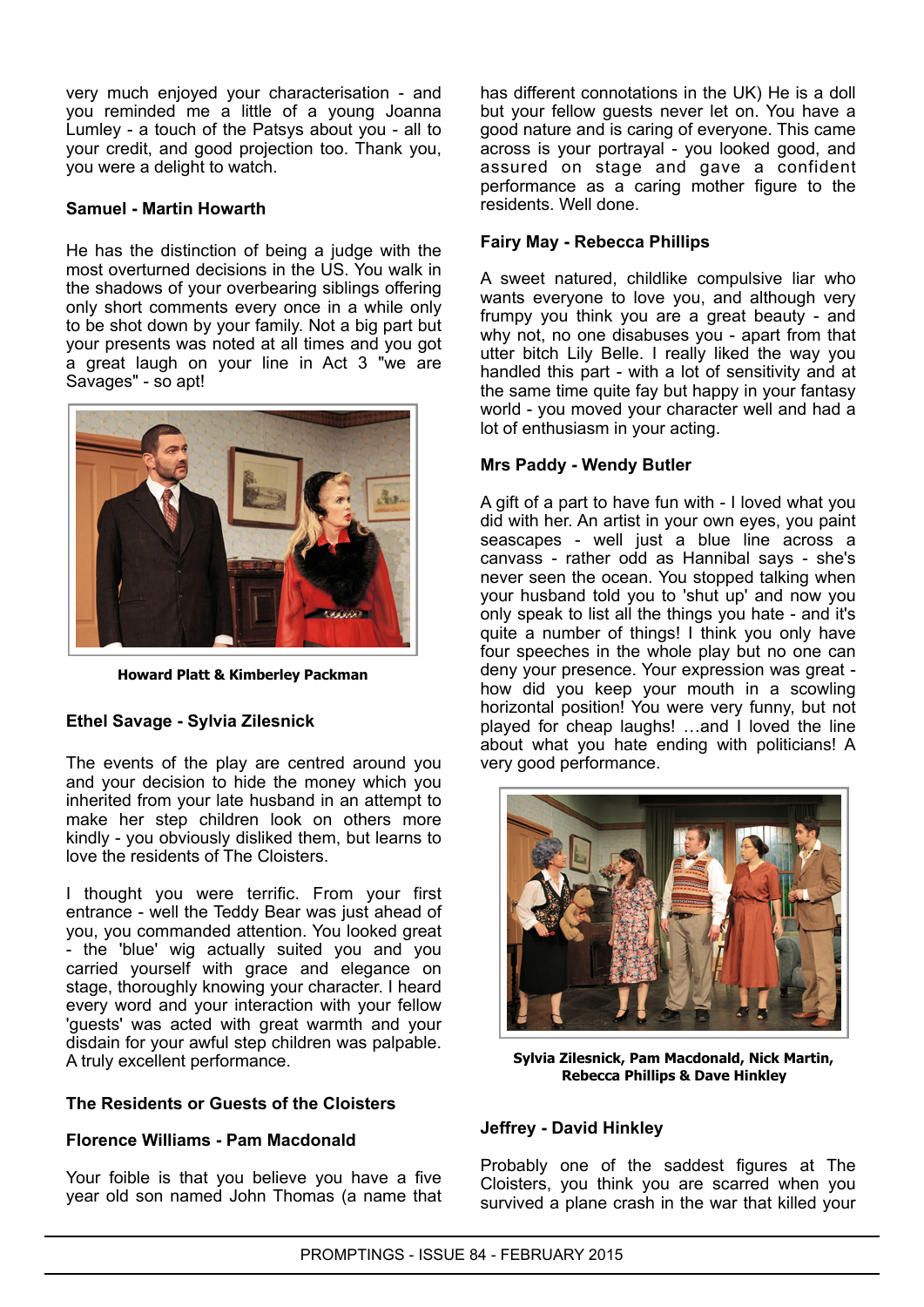men, but the scarring goes a lot deeper - you are in fact still a handsome young man - I think we call this condition survivor guilt - and you that your wife is Miss Willie, and you play the piano, but are too shy to do this when other people are around. You conveyed your more serious nature well in this performance. You had very sad eyes! and always telling the wife you don't recognise off for - well for lack of a better word - coming on to you - ever so gently though - very nice interaction between the two of you. Again, I could have done with more volume, but when I heard you, you had good diction and delivered a convincing performance.

#### **Hannibal - Nick Martin**

Once a statistician, fired and replaced by an electronic calculator, must have tipped you over the edge. You took up the violin and think you play beautifully - as beautifully as Mrs Paddy thinks she can paint! It is of course horrid when you scrap the bow over the strings, but the kind hearted residents, smile and tell you, you are great. Your lively personality contrasted well with Jeffs and I loved the scene with the playing cards and the ring - a natural talent for comedy I think. Thank you.

So…….I do hope I haven't missed anyone out! I was delighted by the final outcome for 'The Cloisters' residents - that little bit of magic at the end when they all become how they would like to be….Mrs Savages triumph and the humiliation of her horrid brood.

Going over my notes again, I kept seeing so many positives that I had written down - words like Excellent black out - well handled, great bit of business there, 11 characters well placed on stage - Lily Belle - what a bitch! scribbled down whilst still trying to keep track of what was going on, on stage.

Thank you for asking me - I really enjoyed the play and there were some outstanding performances - very best of luck for Beyond Reasonable Doubt in March.

## LADS TICKET SECRETARY

We are still looking for a Ticket Secretary to take over from Lisa and Lucy, who are stepping down at the end of this season.

The new person would need to start at the beginning of the new season, i.e October 2015 would be the first play. A handover and

shadowing process with Lisa & Lucy could be offered towards the end of this season.

The ticket secretary:

- Is an officer on the general committee
- Receives all advance ticket bookings
- Manages all phone and email bookings through the TicketSource website
- Staffs the Box office for each play, selling tickets on the door

The best things about the job are:

- You get to speak to our audience very regularly, and build relationships with all our regulars
- You get to be involved and part of the team for every show, but in a predictable way!

If you're interested, contact Lisa who can tell you lots more about the role.

C all 0 7 8 11 4 7 1 9 4 8 or email [lads.boxoffice@gmail.com](mailto:lads.boxoffice@gmail.com)

## SHAKESPEARE QUIZ

Which Shakespeare character is dying?

Shakespeare saved some fine lines for those characters drawing their last breath. Can you identify who speaks these words in their exit speeches?

1. "O, treachery!"

Banquo, Thomas Horner or Desdemona?

2. "And then all this thou seest is but a clod and module of confounded royalty."

King John, King Lear or King Richard III?

3. "Et tu, Brute!"

Cassius, Brutus or Caesar?

4. "God forgive my sins, and pardon thee!"

Mercutio, Henry VI or Cardinal Wolsey?

5. "O, I am slain!"

Polonius, Lady Macbeth, or Mistress Quickly?